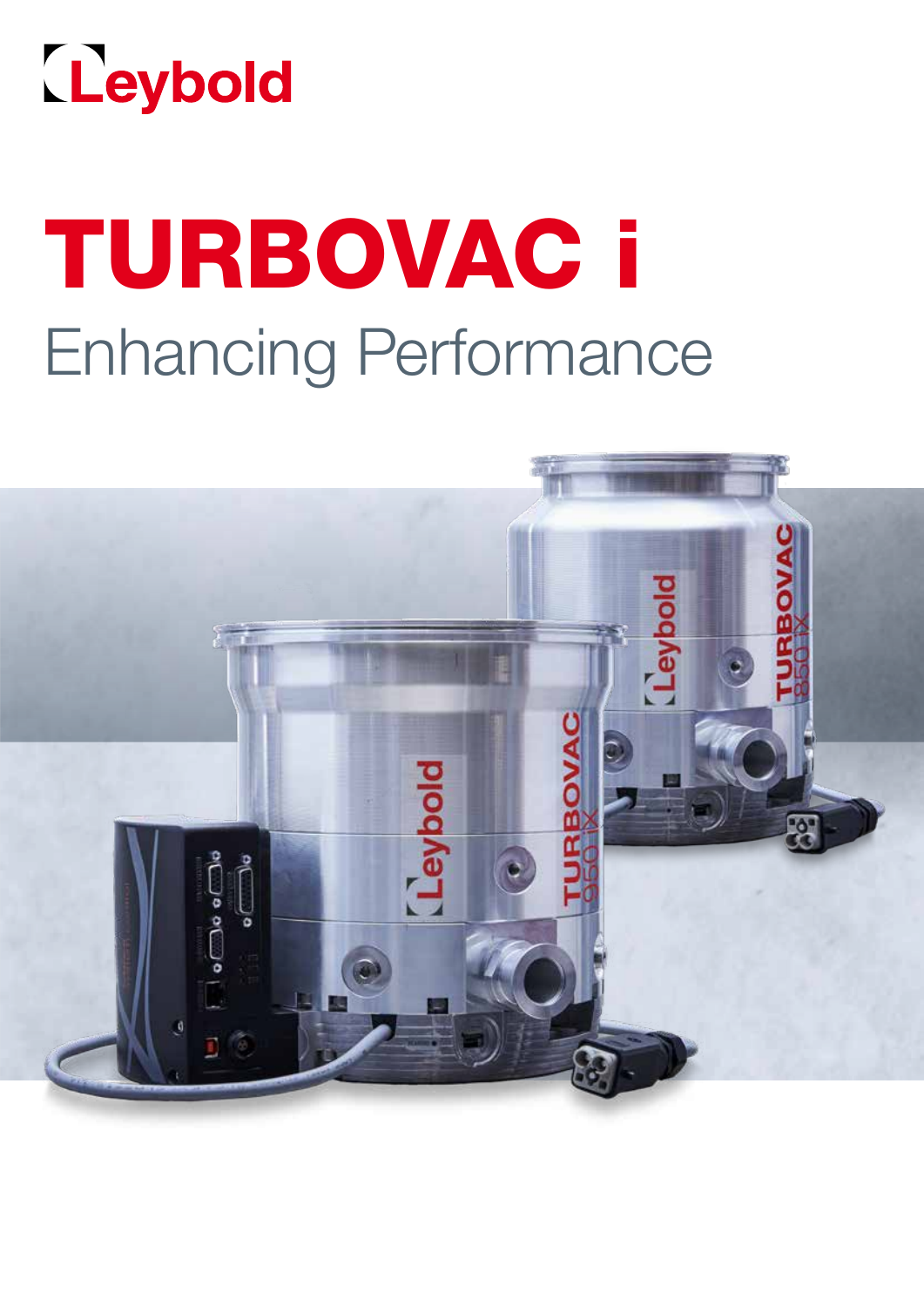# Why TURBOVAC i?



# WHY TURBOVAC i/iX?

The TURBOVAC i/iX family has grown and now has two further members. The new TURBOVAC 850 i/ iX and TURBOVAC 950 i/iX offer additional pump sizes with significantly higher pumping speeds than previously available, enabling customers to take advantage in more applications. That's why you can always rely on TURBOVAC i/iX!

## **M** From pumping speeds 90 -450 l/s to 850 and 925 l/s

The TURBOVAC i/iX range covers pumping speeds over 900 l class

### $\blacksquare$  From 4 to 6 family members

No matter which application, we offer the right pump size to meet your operation requirements

### $\blacksquare$  From serviceability to active bearing management

A pump generation for stress-free operation and service where the pump actively manages the bearing, and bearing replacement on-site is possible

### From IP40 to IP54

While all TURBOVAC i/iX pumps offer IP40 as standard, IP54 is an option for protection in industrial and coating environments.





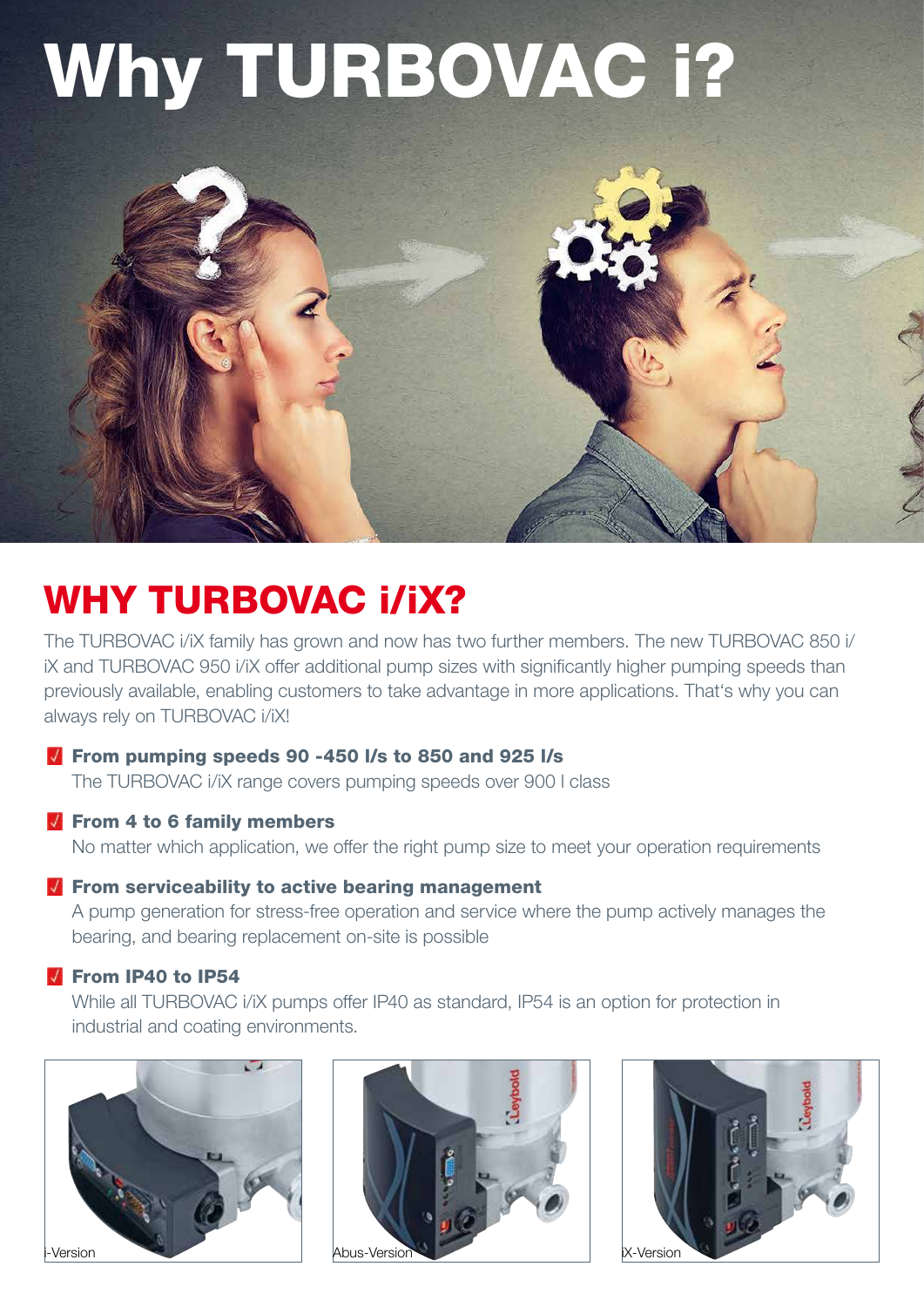# That's why!





## Technical Data

| <b>TURBOVAC</b>                                                                            | 850 i/iX                                                                             | 950 i/iX                                                                             |
|--------------------------------------------------------------------------------------------|--------------------------------------------------------------------------------------|--------------------------------------------------------------------------------------|
| High-vacuum connection<br><b>DN</b>                                                        | 160 ISO-K / CF                                                                       | 200 ISO-K / CF                                                                       |
| DN<br>Fore-vacuum connection                                                               | 25 KF                                                                                | 25 KF                                                                                |
| Pumping speed for<br>$N_{2}$<br>Ar<br>$ \cdot s^{-1} $<br>He<br>$H_{2}$                    | 720<br>655<br>850<br>755                                                             | 900<br>840<br>925<br>770                                                             |
| Gas throughput<br>$N_{2}$<br>mbar $\cdot$   $\cdot$ s <sup>-1</sup><br>Ar<br>He<br>$H_{2}$ | 14<br>3,5<br>21<br>>15                                                               | 14<br>3,5<br>21<br>>15                                                               |
| Compression ratio<br>$N_{2}$<br>Ar<br>He<br>H <sub>2</sub>                                 | $>1 \cdot 10^{11}$<br>$>1 \cdot 10^{11}$<br>$1,3 \cdot 10^{8}$<br>$4,4 \cdot 10^{6}$ | $>1 \cdot 10^{11}$<br>$>1 \cdot 10^{11}$<br>$1,3 \cdot 10^{8}$<br>$4,4 \cdot 10^{6}$ |